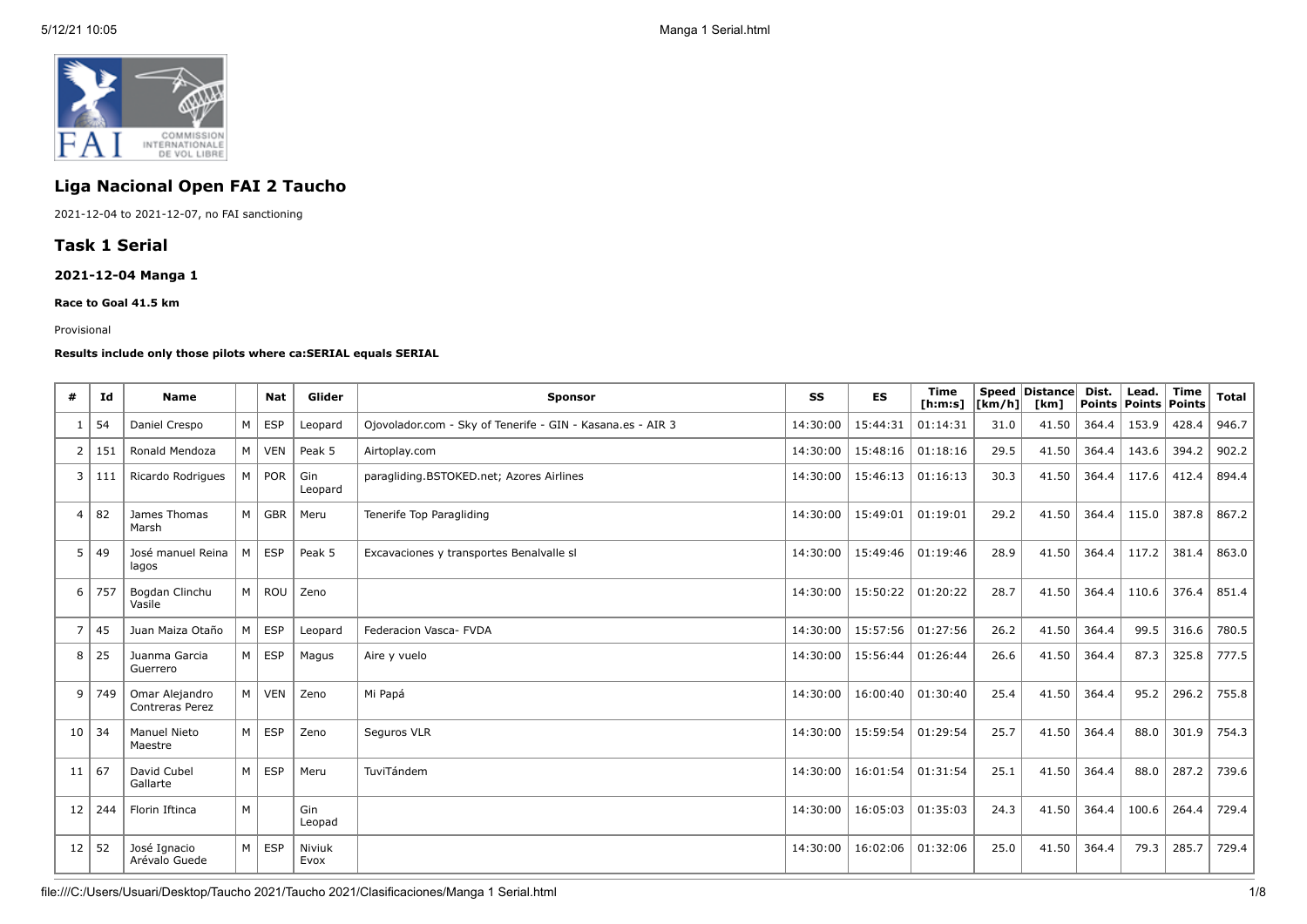| #  | Id     | Name                                    |   | <b>Nat</b>    | Glider                                      | <b>Sponsor</b>                                                                                                                                      |          | <b>ES</b>                      | Time<br>[ h: m: s] | [km/h] | Speed Distance<br>[km] | Dist.<br><b>Points</b> | Lead.<br><b>Points</b> | Time<br><b>Points</b> | Total |
|----|--------|-----------------------------------------|---|---------------|---------------------------------------------|-----------------------------------------------------------------------------------------------------------------------------------------------------|----------|--------------------------------|--------------------|--------|------------------------|------------------------|------------------------|-----------------------|-------|
| 14 | 108    | Guillermo De<br>Armas Estévez           | M | ESP           | Macpara<br>Magus                            |                                                                                                                                                     | 14:30:00 | 16:02:15                       | 01:32:15           | 25.0   | 41.50                  | 364.4                  | 72.9                   | 284.6                 | 721.9 |
| 15 | 152    | jose Jiménez<br>Belda                   | M | <b>ESP</b>    | Cayenne<br>6                                | SKYWALK - TOLDOS ZAIDIN - SHERPA - ECOINERTES                                                                                                       | 14:30:00 | 16:05:17                       | 01:35:17           | 24.2   | 41.50                  | 364.4                  | 89.4                   | 262.8                 | 716.6 |
| 16 | 99     | Toño Martinez<br>Perez de Cea           | M | <b>ESP</b>    | Zeno                                        | MISCO.SA                                                                                                                                            | 14:30:00 | 16:11:17                       | 01:41:17           | 22.8   | 41.50                  | 364.4                  | 68.2                   | 220.8                 | 653.4 |
| 17 | 97     | Manuel Damián<br>Alonso Álvarez         | M | <b>ESP</b>    | Up Meru                                     | LET'S FLY                                                                                                                                           | 14:30:00 | 16:12:38                       | 01:42:38           | 22.5   | 41.50                  | 364.4                  | 69.8                   | 211.5                 | 645.7 |
| 18 | 318    | Jonatan Sastre                          | М | <b>ESP</b>    | Delta 4                                     |                                                                                                                                                     | 14:30:00 | 16:16:47                       | 01:46:47           | 21.6   | 41.50                  | 364.4                  | 53.8                   | 183.5                 | 601.7 |
| 19 | 603    | Mateu Bendicho                          | M | <b>ESP</b>    | Zeno                                        | El sudor de la frente                                                                                                                               | 14:30:00 | 16:17:33                       | 01:47:33           | 21.5   | 41.50                  | 364.4                  | 56.8                   | 178.4                 | 599.6 |
| 20 | 91     | Jorge Rodriguez<br>Gomez                | M | <b>ESP</b>    | Meru                                        | Galiza Caníbal                                                                                                                                      | 14:30:00 | 16:17:47                       | 01:47:47           | 21.4   | 41.50                  | 364.4                  | 56.1                   | 176.8                 | 597.3 |
| 21 | 731    | Enric Moyés Valls                       | М | <b>ESP</b>    | Artik 6                                     |                                                                                                                                                     | 14:30:00 | 16:21:35                       | 01:51:35           | 20.7   | 41.50                  | 364.4                  | 62.0                   | 151.8                 | 578.2 |
| 22 | 127    | Afranio González<br>Cabrera             | M | ESP           | Zeno                                        |                                                                                                                                                     | 14:30:00 | 16:19:37                       | 01:49:37           | 21.0   | 41.50                  | 364.4                  | 40.8                   | 164.7                 | 569.9 |
| 23 | 130    | Fabián Déniz<br>Quintana                | M | ESP           | Zeno                                        |                                                                                                                                                     | 14:30:00 | 16:22:03                       | 01:52:03           | 20.6   | 41.50                  | 364.4                  | 52.0                   | 148.7                 | 565.1 |
| 24 | 237    | Carlos Cervilla<br>Diaz                 | M | <b>ESP</b>    | Allegro                                     | Granaltura.es - Kasana.es - PHI                                                                                                                     | 14:30:00 | 16:24:06                       | 01:54:06           | 20.2   | 41.50                  | 364.4                  | 43.1                   | 135.4                 | 542.9 |
| 25 | 179    | David Polo<br>Gutiérrez                 | M | ESP           | Chili 5                                     |                                                                                                                                                     | 14:30:00 | 16:26:16                       | 01:56:16           | 19.8   | 41.50                  | 364.4                  | 54.7                   | 121.4                 | 540.5 |
| 26 | 133    | Jaume Font Ferrer                       | M | <b>ESP</b>    | Venus SC                                    | <b>HAPPY FLY Tenerife</b>                                                                                                                           | 14:30:00 | 16:30:36                       | 02:00:36           | 19.1   | 41.50                  | 364.4                  | 55.9                   | 93.7                  | 514.0 |
| 27 | 122    | Chechu Martinez<br>Rojano               | M | <b>ESP</b>    | Ozone<br>Zeno                               | RODEO STAR_FGT                                                                                                                                      | 14:30:00 | 16:30:56                       | 02:00:56           | 19.1   | 41.50                  | 364.4                  | 34.6                   | 91.6                  | 490.6 |
| 28 | 211    | Miguel González<br>Cuesta               | M | <b>ESP</b>    | Nyos RS                                     | Club Parapente Ferrol, Nadela, Husqvarna Ferrol, Bueceo Galicia, Garcia Rielo,<br>Felpeto Fisioterapia, Hotel Semáforo de Bares, Axis Paraglaiderss | 14:30:00 | 16:31:50                       | 02:01:50           | 18.9   | 41.50                  | 364.4                  | 35.2                   | 85.9                  | 485.5 |
| 29 | 239    | Rafael Rosa Prat                        | M | ESP           | Swift 4                                     | Federació Aèria Catalana   Strip-Air                                                                                                                | 14:30:00 | 16:31:32                       | 02:01:32           | 19.0   | 41.50                  | 364.4                  | 27.6                   | 87.8                  | 479.8 |
| 30 | 184    | Augusto Clemente<br>ramirez             | M | <b>ESP</b>    | Artik 6                                     |                                                                                                                                                     | 14:30:00 | 16:32:25                       | 02:02:25           | 18.8   | 41.50                  | 364.4                  | 32.6                   | 82.2                  | 479.2 |
| 31 | 84     | Jose Antonio Perez   M<br>Jorge         |   | <b>ESP</b>    | PHI<br>Allegro                              |                                                                                                                                                     | 14:30:00 | 16:51:47                       | 02:21:47           | 16.3   | 41.50                  | 364.4                  | 17.9                   |                       | 382.3 |
| 32 | 92     | Jordi Roset Ilobet                      | M | <b>ESP</b>    | Alpina 4                                    | F.A.C.                                                                                                                                              | 14:30:00 | 16:48:30                       | 02:18:30           | 16.7   | 41.50                  | 364.4                  | 13.5                   |                       | 377.9 |
| 33 |        | 203 Javier Liria López                  |   | $M \vert$ ESP | Eden 7                                      | Mundosa®, federació aèria catalana                                                                                                                  |          | 14:30:00   16:48:31   02:18:31 |                    | 16.7   | 41.50 364.4            |                        | 11.2                   |                       | 375.6 |
|    |        | 34   286   Francisco Arenas<br>Hernando |   |               | $M \, \vert$ ESP $\vert$ Omega 9 $\vert$ no |                                                                                                                                                     |          | 14:30:00   16:53:34   02:23:34 |                    | 16.1   | $41.50$ 364.4          |                        |                        |                       | 364.4 |
|    |        | 35   240   Adrià Fabra<br>Amorós        |   |               | $M \, \vert$ ESP   Ikuma2                   |                                                                                                                                                     | 14:30:00 |                                |                    |        | $38.90$ 341.5          |                        |                        |                       | 341.5 |
|    | 36 735 | Raul Gonzalez<br>Monaj                  |   |               | $M \, \text{ESP} \, \mid 777$<br>Queen 2    |                                                                                                                                                     | 14:30:00 |                                |                    |        | $38.37$ 336.9          |                        |                        |                       | 336.9 |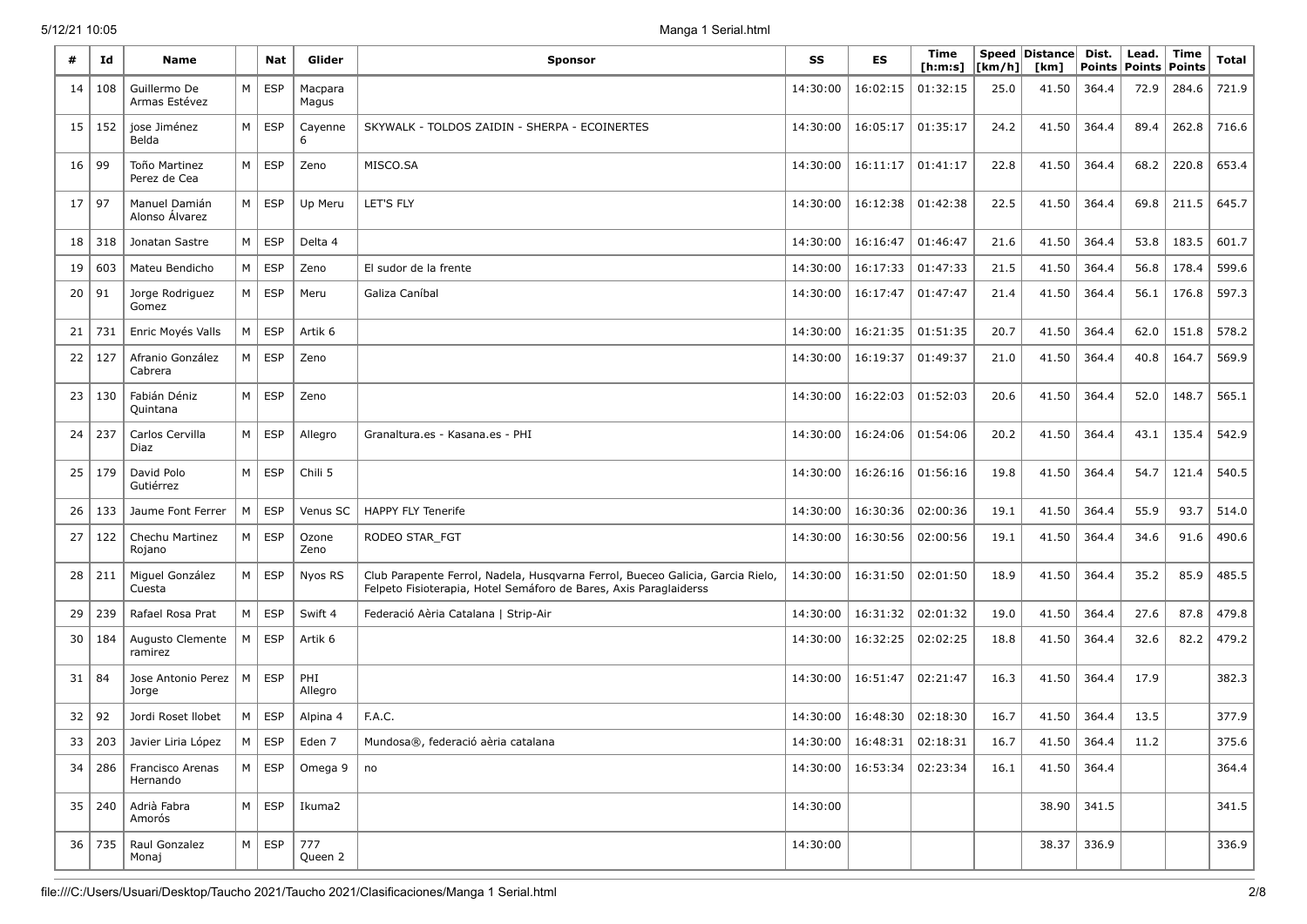| #               | Id      | <b>Name</b>                        |   | <b>Nat</b>    | Glider           | <b>Sponsor</b>                                                        |          | <b>ES</b> | Time<br>[ <b>h</b> : <b>m</b> : <b>s</b> ] | $\lfloor \lfloor km/h \rfloor \rfloor$ | Speed Distance<br>[km] | Dist. | Lead.<br>Points   Points   Points | Time | <b>Total</b> |
|-----------------|---------|------------------------------------|---|---------------|------------------|-----------------------------------------------------------------------|----------|-----------|--------------------------------------------|----------------------------------------|------------------------|-------|-----------------------------------|------|--------------|
| 37              | 745     | Joan Penella                       | M | ESP           | Ikuma2           | Ager Aventura't                                                       | 14:30:00 |           |                                            |                                        | 37.30                  | 327.5 |                                   |      | 327.5        |
| 38              | 260     | Sergi Pifarré Abad                 |   | $M \vert$ ESP | Ikuma2           | Ager Aventura't                                                       | 14:30:00 |           |                                            |                                        | 36.37                  | 319.4 |                                   |      | 319.4        |
| 39              | 609     | Pilar Montero<br>Gonzalez          | F | ESP           | Rook 3           |                                                                       | 14:30:00 |           |                                            |                                        | 33.04                  | 290.1 |                                   |      | 290.1        |
| 40              | 625     | <b>Manuel Presas</b><br>vence      |   | $M \vert$ ESP | Venus SC         |                                                                       | 14:30:00 |           |                                            |                                        | 30.85                  | 270.9 |                                   |      | 270.9        |
| 41              | 161     | Ricardo Mota Leite                 | M | POR           | Zeolite<br>GT    | AbouaAboua                                                            | 14:30:00 |           |                                            |                                        | 28.00                  | 245.8 |                                   |      | 245.8        |
| 42              | 257     | Josep Requeni<br>Rausell           |   | $M \vert$ ESP | Rush 4           |                                                                       | 14:30:00 |           |                                            |                                        | 27.01                  | 237.2 |                                   |      | 237.2        |
| 43              | 198     | Josep Ramon<br>Penella Ros         |   | $M \vert$ ESP | Delta 3          |                                                                       | 14:30:00 |           |                                            |                                        | 25.69                  | 225.5 |                                   |      | 225.5        |
| 44              | 637     | Javier Vazquez<br>Fernandez        |   | $M \vert$ ESP | Venus SC         |                                                                       | 14:30:00 |           |                                            |                                        | 22.45                  | 197.1 |                                   |      | 197.1        |
| 45              | 48      | Raúl Iván<br>Hernández<br>González |   | $M \vert$ ESP | Peak 5           |                                                                       | 14:30:00 |           |                                            |                                        | 21.35                  | 187.5 |                                   |      | 187.5        |
| 46              | 746     | Carlos Pérez<br>Andrés             |   | $M \vert$ ESP | Rush 5           |                                                                       | 14:30:00 |           |                                            |                                        | 20.40                  | 179.1 |                                   |      | 179.1        |
| 47              | 635     | Pedro Gomez<br>Vazquez             |   | $M \vert$ ESP | U turn<br>Vision | NAC INTERCOM                                                          | 14:30:00 |           |                                            |                                        | 13.07                  | 114.7 |                                   |      | 114.7        |
| 48              | 756     | Vicente Abarca<br>Fernandez        |   | $M \vert$ ESP | Eden 7           |                                                                       | 14:30:00 |           |                                            |                                        | 12.92                  | 113.4 |                                   |      | 113.4        |
| 49 <sup>°</sup> | 258     | Óliver Álvarez<br>Lorenzo          |   | $M \vert$ ESP | Comet            | Parapente Ferrol                                                      | 14:30:00 |           |                                            |                                        | 12.07                  | 106.0 |                                   |      | 106.0        |
|                 | $50$ 81 | Dani Martínez<br>Alarcón           |   | $M \vert$ ESP | Spice            | 14:30:00<br>Skywalk España - Castillo de Segura - OlivAir - Ibex Team |          |           |                                            |                                        | 8.05                   | 70.7  |                                   |      | 70.7         |
|                 | 51 46   | jean marc<br>malhonda              |   | $M$ FRA       | Supair<br>Wild   | flytenerife                                                           |          |           |                                            |                                        | 4.00                   | 35.1  |                                   |      | 35.1         |
| <b>DNF</b>      | 164     | Miquel Angel<br>Pifarré Boix       |   | $M \vert$ ESP | Zeno             | Àger Aventura't                                                       |          |           |                                            |                                        |                        |       |                                   |      | 0.0          |

## **Task definition**

| No   | Leg Dist.         | Id     | <b>Radius</b>      | Open  | Close | <b>Coordinates</b>           | Altitude |
|------|-------------------|--------|--------------------|-------|-------|------------------------------|----------|
| 1    | $0.0 \text{ km}$  | SD4076 | $400 \text{ m}$    | 12:30 | 15:00 | Lat: 28.14511 Lon: -16.73607 | 744 m    |
| 2 SS | $1.0 \text{ km}$  | SD5057 | 13000 m            | 14:30 | 17:30 | Lat: 28.2491 Lon: -16.81792  | 550 m    |
| 3    | $10.1 \text{ km}$ | SD5057 | $4000 \; \text{m}$ | 14:30 | 17:30 | Lat: 28.2491 Lon: -16.81792  | 550 m    |
| 4    | 19.3 km           | S12068 | 5000 m             | 14:30 | 17:30 | Lat: 28.11997 Lon: -16.70339 | 683 m    |
| 5    | 29.5 km           | SD5057 | $3000 \; \text{m}$ | 14:30 | 17:30 | Lat: 28.2491 Lon: -16.81792  | 550 m    |

file:///C:/Users/Usuari/Desktop/Taucho 2021/Taucho 2021/Clasificaciones/Manga 1 Serial.html 3/8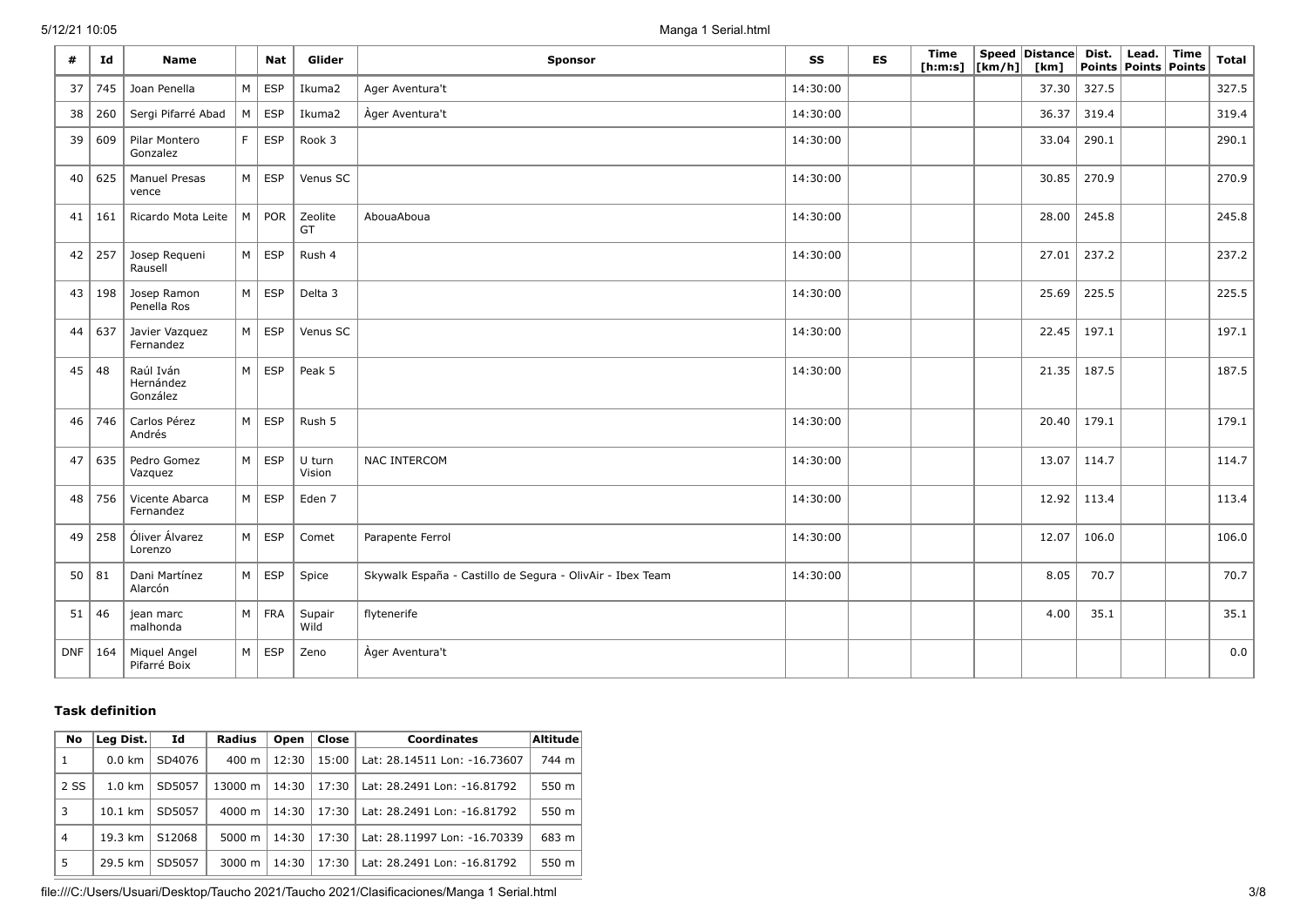5/12/21 10:05 Manga 1 Serial.html

|  | No lLea Dist.l          | - Id | Radius | Open   Close | <b>Coordinates</b>                                    | Altitude       |
|--|-------------------------|------|--------|--------------|-------------------------------------------------------|----------------|
|  | 6 ES   39.5 km   SG2000 |      |        |              | 5000 m   14:30   17:30   Lat: 28.09787 Lon: -16.75192 | 0 <sub>m</sub> |
|  | 41.5 km   SG2000        |      |        |              | 3000 m   14:30   17:30   Lat: 28.09787 Lon: -16.75192 | 0 <sub>m</sub> |

## **Notes**

| Ιd | Name                                         | <b>Note</b> |
|----|----------------------------------------------|-------------|
|    | 164   Miquel Angel Pifarré Boix   No despega |             |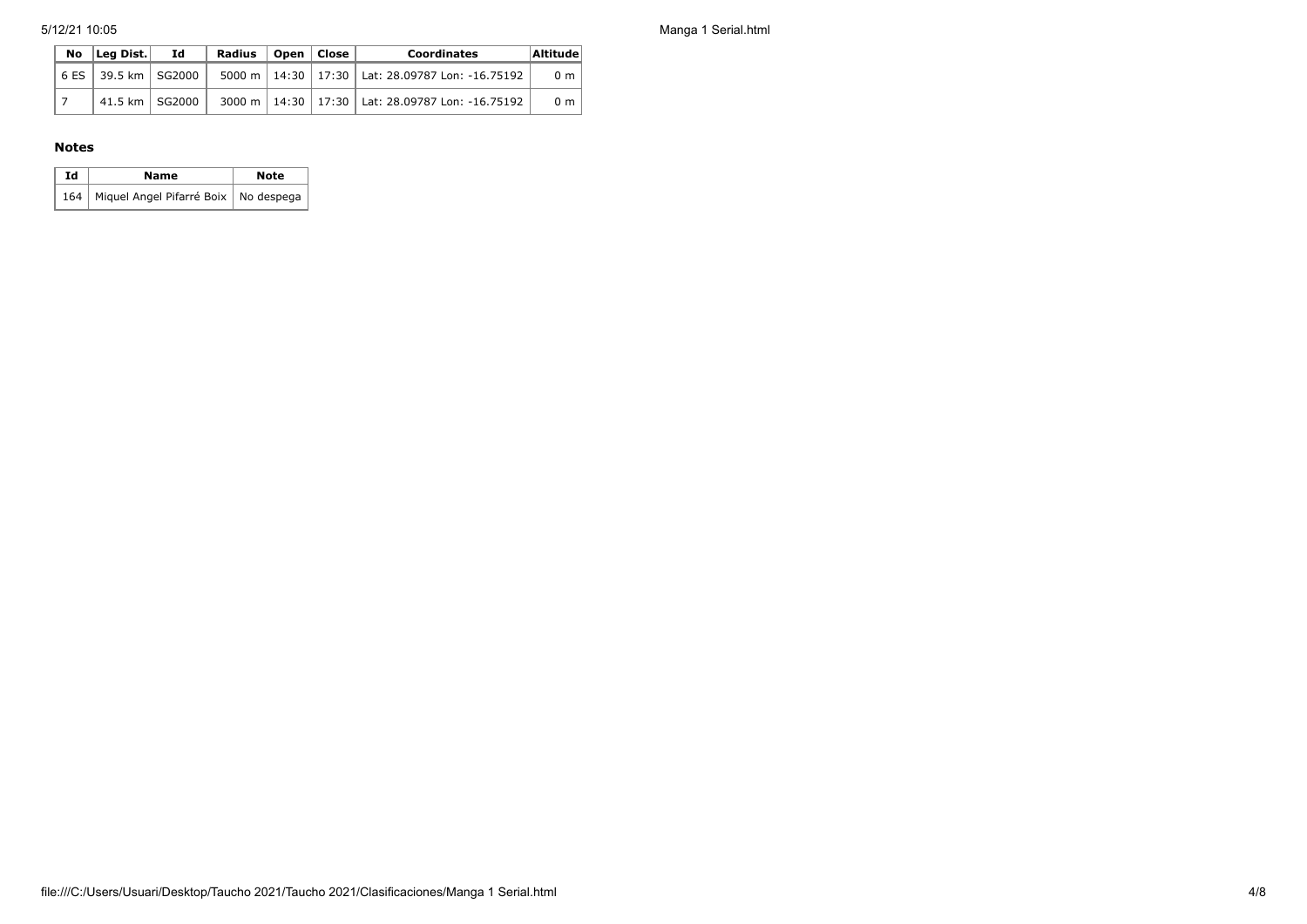5/12/21 10:05 Manga 1 Serial.html

**Pilots not yet processed (NYP)**

**Id Name**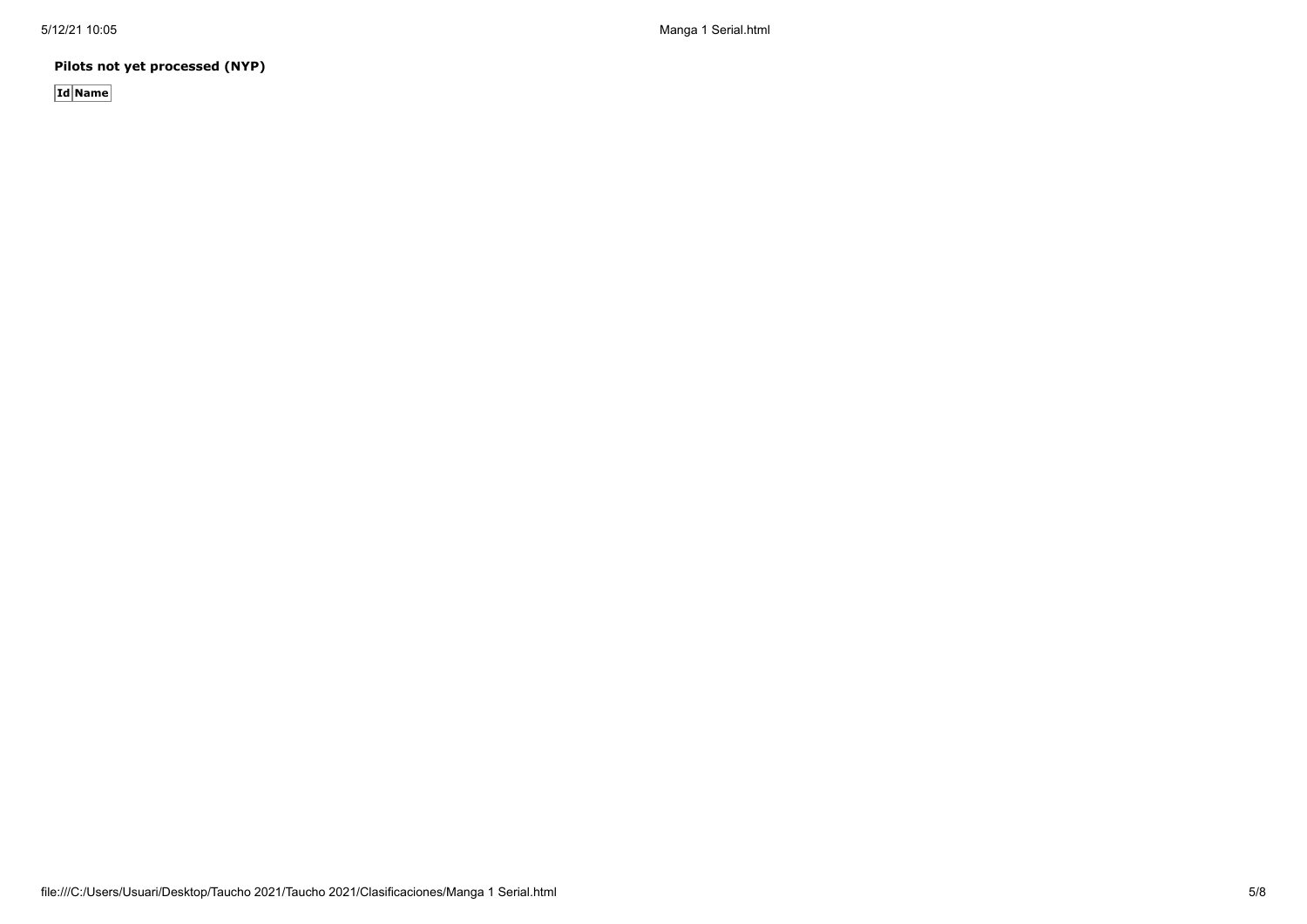#### **Task statistics**

| param                           | value                |
|---------------------------------|----------------------|
| ss distance                     | 38.451               |
| task distance                   | 41.504               |
| launch_to_ess_distance          | 39.503               |
| no_of_pilots_present            | 97                   |
| no_of_pilots_flying             | 96                   |
| no_of_pilots_lo                 | 23                   |
| no_of_pilots_reaching_nom_dist  | 74                   |
| no_of_pilots_reaching_es        | 74                   |
| no_of_pilots_reaching_goal      | 73                   |
| sum_flown_distance              | 3603.12700000001     |
| best dist                       | 41.504               |
| best time                       | 1.1772               |
| worst_time                      | 2.3928               |
| qnh_setting                     | 1013.25              |
| no_of_pilots_in_competition     | 98                   |
| no of pilots landed before stop | 0                    |
| sum_dist_over_min               | 3222.527             |
| sum_real_dist_over_min          | 3222.527             |
| sum_flown_distances             | 3603.127             |
| best_real_dist                  | 41.504               |
| last_finisher_start_time        | 2021-12-04T14:30:00Z |
| last_start_time                 | 2021-12-04T14:30:00Z |
| first_start_time                | 2021-12-04T14:30:00Z |
| first_finish_time               | 2021-12-04T15:40:38Z |
| max_time_to_get_time_points     | 2.2622               |
| goalratio                       | 0.7604               |
| arrival_weight                  | 0                    |
| departure_weight                | 0                    |
| leading_weight                  | 0.162                |
| time_weight                     | 0.4736               |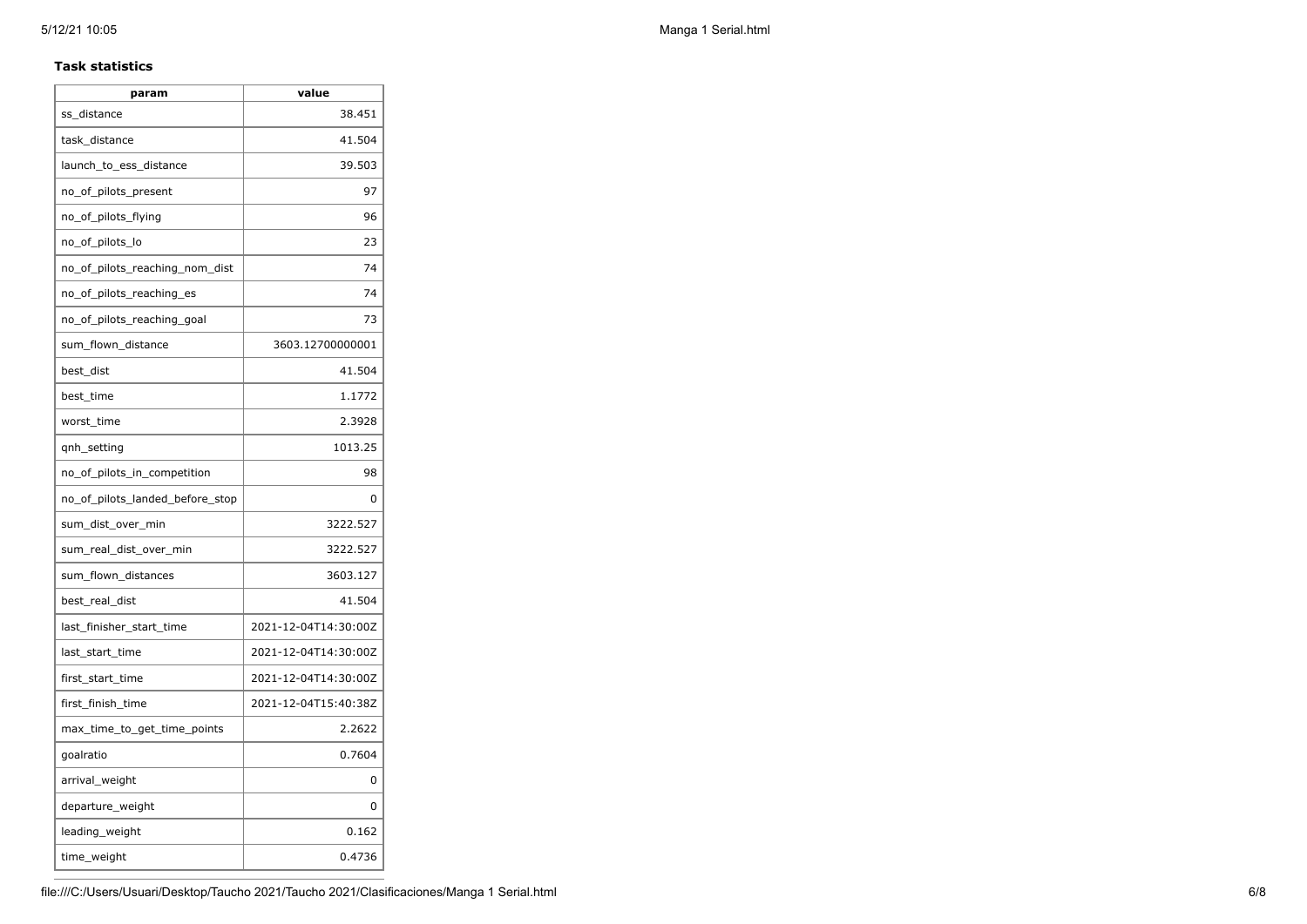| param                        | value        |
|------------------------------|--------------|
| distance_weight              | 0.3644       |
| smallest_leading_coefficient | 0.7384       |
| available_points_distance    | 364.4174     |
| available_points_time        | 473.5826     |
| available_points_departure   | 0            |
| available_points_leading     | 162          |
| available_points_arrival     | 0            |
| time_validity                | 1            |
| launch_validity              | 1            |
| distance_validity            | $\mathbf{1}$ |
| stop_validity                | 1            |
| day_quality                  | $\mathbf{1}$ |
| ftv_day_validity             | 1            |
| time_points_stop_correction  | 0            |

## **Scoring formula settings**

| param                                        | value    |
|----------------------------------------------|----------|
| id                                           | GAP2020  |
| use_distance_points                          | 1        |
| use time points                              | 1        |
| use_departure_points                         | 0        |
| use_leading_points                           | 1        |
| use arrival position points                  | 0        |
| use arrival time points                      | 0        |
| time_points_if_not_in_goal                   | 0        |
| jump_the_gun_factor                          | $\Omega$ |
| jump_the_gun_max                             | 0        |
| use_1000_points_for_max_day_quality          | $\Omega$ |
| normalize_1000_before_day_quality            | 0        |
| time_validity_based_on_pilot_with_speed_rank | 1        |
| bonus gr                                     | 4        |
| no pilots in goal factor                     | 0.8      |